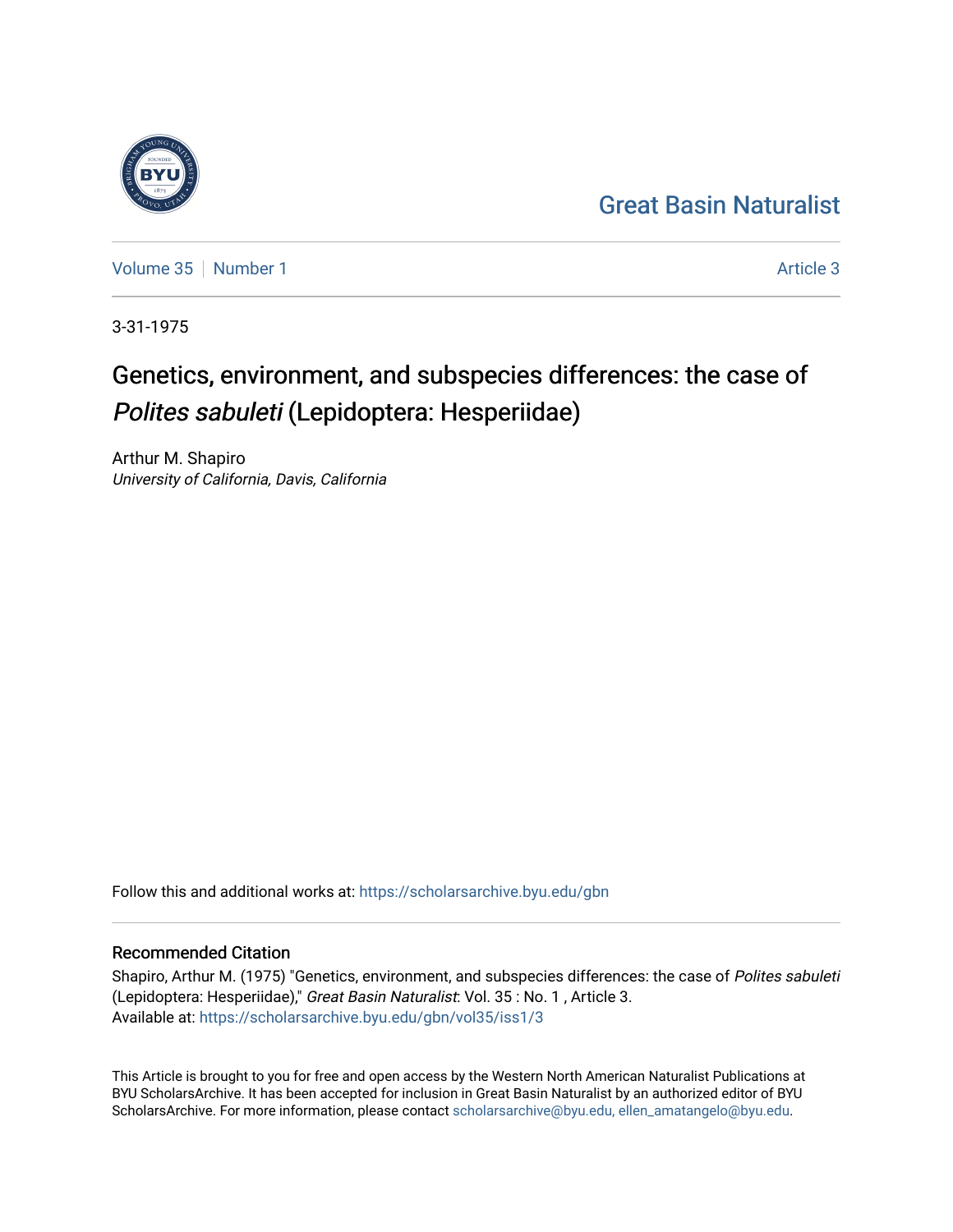#### GENETICS, ENVIRONMENT, AND SUBSPECIES DIFFERENCES: THE CASE OF POLITES SABULETI (Lepidoptera: Hesperiidae)

#### Arthur M. Shapiro<sup>1</sup>

ABSTRACT.— Polites sabuleti is an example of an insect having a univoltine, monophenic high-<br>elevation subspecies and a multivoltine lowland one that produces similar phenotypes only in cold<br>weather. When reared under cond the montane subspecies  $P$ . s. tecumseh continues to produce its usual phenotype, indicating that it has become genetically fixed.

One variant of the persistent "geneticsenvironment" duality in biology concerns the nature of subspecies differences. The problem, as it applies to butterflies, was well summarized in Klots's (1951) discussion of geographic variation:

To what degree much of the recorded geo graphic variation is a matter of temperature and humidity differences is something which we can only infer. In Papilio glaucus . . . spring specimens tend to be small and pale. . . . As we go northward we find that in central Canada, where there is only one generation a year, the whole population looks similarly small and pale. In Canada this population has been named as a<br>geographic subspecies, ''c*anadensis*,'' i.e. a<br>part of the species limited to a certain area and showing distinctive characteristics. The temptation is strong to attribute the whole thing to lowered temperatures alone. But suppose we brought a batch of eggs of<br>*canadensis* down to Florida, and reared the butterflies in the conditions under which<br>the very large, richly colored subspecies<br>*australis* develops there. Would our *cana*densis eggs develop as *australis* . . . or would they develop into the same small pale<br>specimens that their parents were?

Twenty-three years later Ehrlich, Holm, and Parnell (1974) could only write that

many butterflies have spring generations that are smaller and darker than their summer generations, the difference pre- sumably being due to the seasonal variation in the environment. However, in some northern parts of their range, [they] have only a single summer generation, which and recorder the company widely is small and dark and resembles the spring generation of southern localities. In the northern populations, the individuals are<br>presumed to have genotypes that produce the dwarfing and darkening. Although the critical transfer experiments have not been done, the greater constancy of the northern forms in the face of environmental changes<br>supports these presumptions [emphasis] these presumptions [emphasis added].

plants as far back as the 1920s, in the classic work of Turesson (1922, 1925, 1929) later brilliantly expanded by Clausen, Keck, and Hiesey (1940, 1947, 1948, and other papers). This work firmly estab lished the concept of the ecotype in plant ecology and genetics, a concept more or less readily generalizable to animals in cases like those discussed by Klots and Ehrlich et al. Turesson and Clausen et al. were able, by transplant experiments, to separate phenotypic variation produced directly by the physical environment from that produced indirectly through the se lection of climatically adapted genotypes. This paper is the second of a series reporting on analogous studies of North American Lepidoptera.

#### THE SUBSPECIES OF POLITES SABULETI

Situations of the sort described above are not limited to populations separated by latitude; many Lepidopterans—like the plants studied by Clausen and his colleagues—have *altitudinal* variants, often described taxonomically at the subspecies level, and these are especially interesting because of the short ground distances be tween the high- and low-elevation populations and the possibility of investigating the nature of their contacts, if any.

Polites sabuleti Boisduval is a small, largely tawny skipper (Hesperiidae), distributed in western North America. Three named subspecies occur in California: P. s. sabuleti, P. s. tecumseh Grinnell, and P. s. chusca Edwards. The last is a very pale desert population and has not been examined in this study. P. s. sabuleti and P. s. tecumseh are parapatric in northern and central California, occur ring at low and high elevations respectively.

The same problem was recognized in

'Department of Zoology, University of California, Davis, California 95616.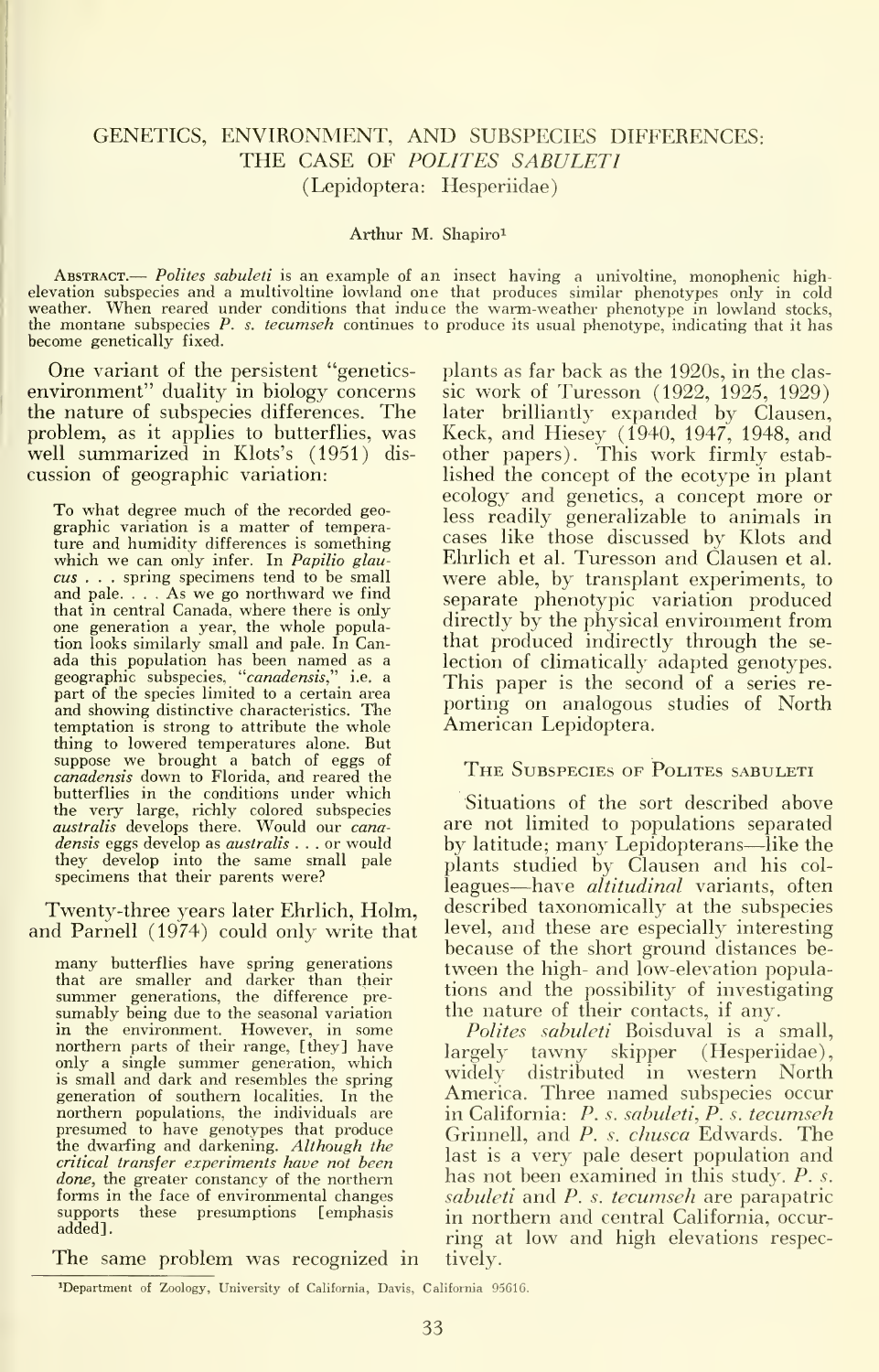P. s. *sabuleti* is very widespread on sandy soils, in saline and alkaline marshlands, and in urban vacant lots. It is usually closely associated with its normal larval host, alkali grass (Distichlis spicata [L.] Greene, Gramineae), but may breed occasionally on Bermuda grass (Cynodon dactylon [L.] Pers.), an introduced lawn grass and weed. P. s. *sabuleti* is strongly multivoltine at sea level, with possibly as many as five generations a year. The flight season is very long, ranging from late March-April to mid- or late November at Sacramento and Suisun City, California.

P. s. tecumseh occurs in subalpine meadows that become dry in summer, and in alpine fell-fields in the high Sierra Nevada. Its host plant is not known, but many collectors have noted an association with species of sedges (Carex, Cyperaceae). Tilden (1959) reports P. s. tecumseh fly ing from Jul}' to September in Yosemite National Park, which he interprets as in-<br>dicating two broods. The more complete s<sub>un</sub> data given in Garth and Tilden (1963) do not support .this interpretation, as there is no wide spread of dates within a given year at a single locality. Farther north, at Donner Pass (7,000 feet) there is no indication of more than one brood. Emmel and Emmel (1962) found it there from 19 June to 19 August, 1960; Shapiro found it at the same localities from <sup>1</sup> July to 24 August, 1973, and 18 July to<br>12 August, 1974. The condition of Don-  $_{\mathrm{H\textsc{ii}}}$ ner Pass specimens does not suggest even <sup>a</sup> partial second brood. Like many montane butterflies, P. s. tecumseh emerges later at higher elevations; thus, at 10,000 feet it flies mainly in August and into very early September.

As with the altitudinal subspecies of Phyciodes campestris Behr (Nymphalidae) previously studied (Shapiro, 1975a), those of Polites sabuleti are separated by a zone in which neither seems to occur. At the latitude of Sacramento, P. s. sabuleti is unknown as a breeding resident above  $1,500$  feet and  $P. s.$  tecumseh is unrecorded below 5,000 feet. Tilden (1959) confuses the matter by indicating that P. s. sabuleti extends much higher at Yosemite, but his data (given in Garth and Tilden, 1963) make it plain that this re fers to the arid *east* slope only: the records are from Bridgeport (6,743 ft.) and Mono Lake (6,419 ft.). On the west slope the lowest Yosemite-area record of P. s. tecumseh is Gin Flat (7,036 ft.) and there are no records of P. s. sabuleti at all (al though it is abundant on the floor of the San Joaquin Valley). The nature of the east-slope contacts has not been studied, but few habitats suitable for either subspecies occur on the abrupt Sierran es carpment.

Polites sabuleti tecumseh differs from summer P. s. sabuleti in being smaller, hairier, and more heavily marked, especi ally on the hindwing ventrally. The dark markings on this wing are often described as being a "colder," grayer color than in P. s. sabuleti. Although a series of 23 tecumseh from the vicinity of Donner Pass shows considerable variation, no sea sonal pattern is apparent. In P. s. sabuleti from Sacramento and Suisun City (over 450 specimens examined) there is marked seasonal variation: March-May and Sep tember-November specimens are, on the average, smaller, darker, and hairier than summer ones, and some are superficially exceedingly similar to P. s. tecumseh, although there are minor  $($  but fairly consistent) differences in certain details of the pattern. The phenotypes of wild specimens of both taxa are illustrated in Figures 1-3.

#### Experimental Methods and Results

Would stock of P. s. tecumseh reared under conditions that produce summer phenotypes of P. s. *sabuleti* produce the normal tecumseh phenotype, or would it be modified in the direction of the lowland, summer one? Ova were obtained from a female *tecumseh* collected at Donner Pass (7,000 ft), 24 July 1974, and from two female *sabuleti* collected in a salt marsh at Suisun City, Solano County (10 ft.), 6 August 1974. The resulting progeny were reared side by side in<br>plastic Petri dishes (5½" diameter X ¾") at comparable densities (5-8 larvae/dish) under continuous illumination from a 60w bulb at 25C (77F). All larvae were fed fresh cuttings of Bermuda grass (Cynodon dactylon), and mortality in both stocks was negligible. Thirty adult P. s. sabuleti  $(16 \, \delta \, 14 \, \epsilon)$  and thirteen P. s. tecumseh  $(8 \text{ s}^2 \cdot 5 \cdot 2)$  were obtained. Continuous light was selected as a regime ecologically nonsignificant to both stocks but known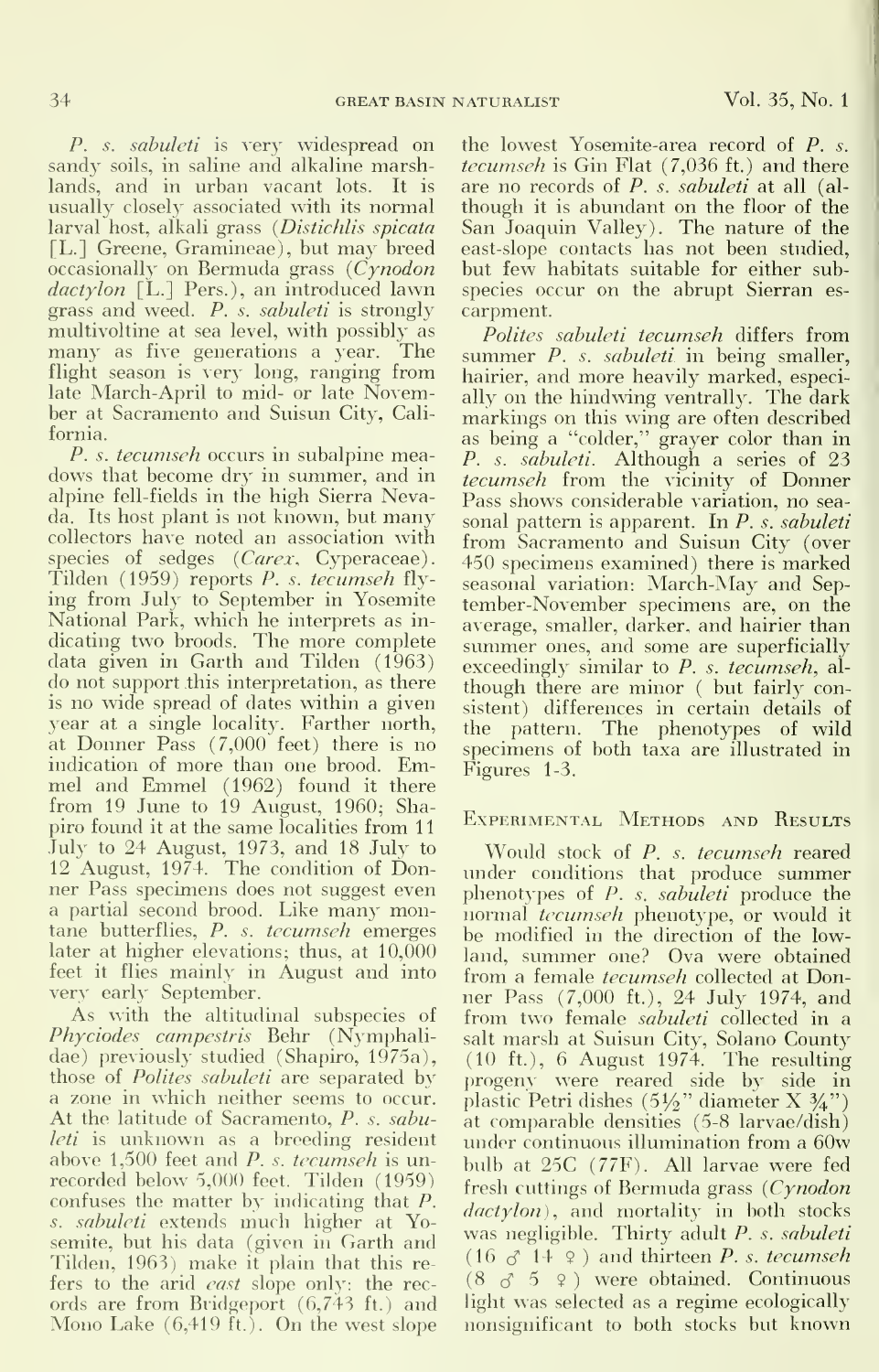

Fig. 1. Dorsal and ventral surfaces of summer specimens of Polites sabuleti sabuleti from the Central Valley of California.



Fig. 2. Dorsal and ventral surfaces of early spring and late fall  $P$ . *s. sabuleti* from the Central Valley, approaching the phenotype of  $P$ . *s. tecumseh*.



Fig. 3. Dorsal and ventral surfaces of P. s. tecumseh from Donner Pass, California (7,000 feet), July-August.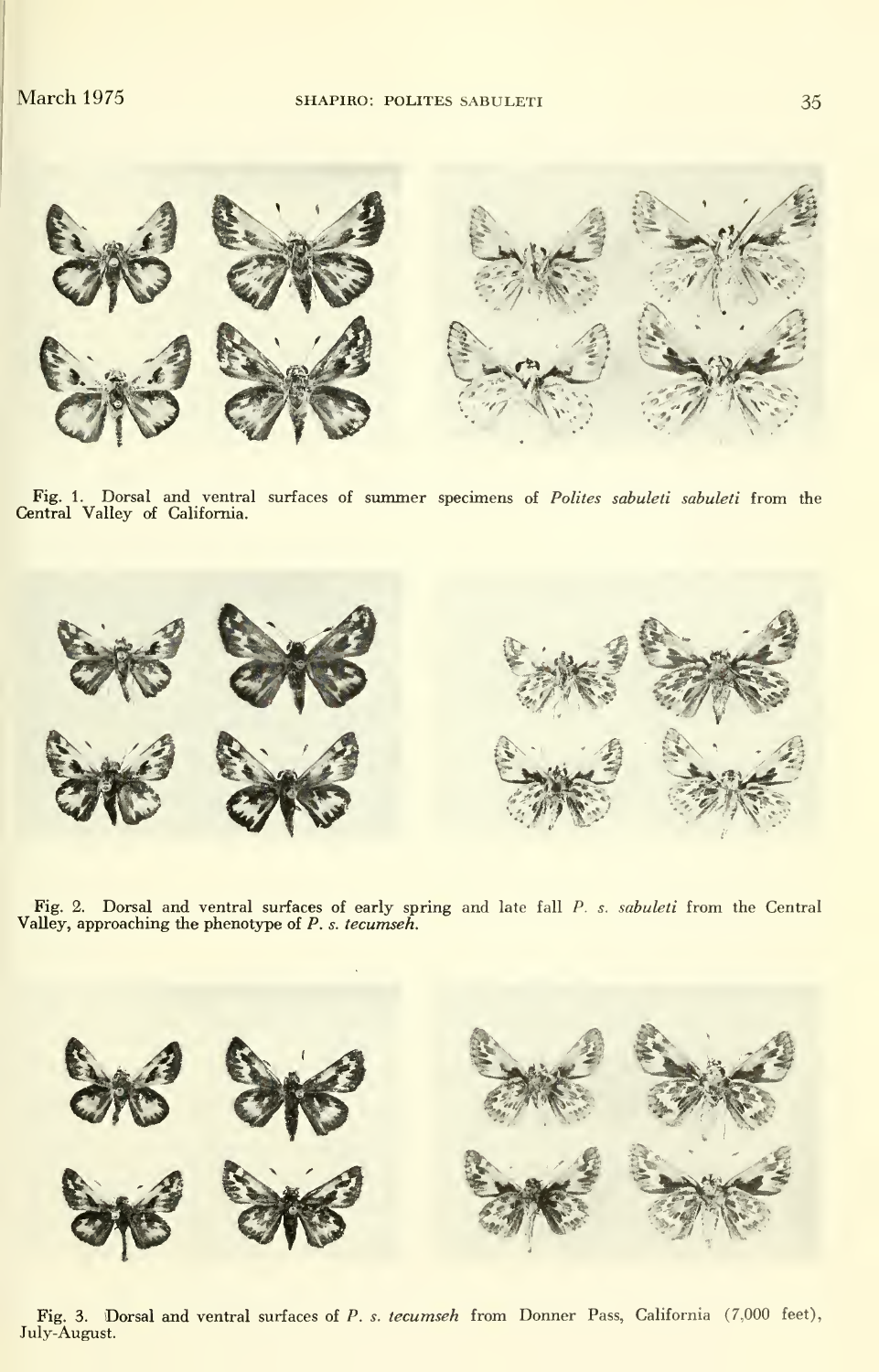to inhibit diapause in P. sabuleti and related species.

The two stocks differed in several respects in the laboratory. First- and secondinstar larvae of  $P$ . s. sabuleti were yellowish green; in the third instar they turned purplish brown; and thereafter they re mained that color. P. s. tecumseh larvae were purplish brown throughout their de velopment. At corresponding points in the life cycle the early stages of *P. s. sabu*leti were always larger than their highaltitude counterparts. The developmental rates of the two stocks differed very sig nificantly, with little overlap: from egg to adult P. s. sabuleti took 39-76 days (weighted mean, 58.5 days) and P. s. tecumseh, 70-111 days (weighted mean, 86.0). No diapause was observed in either

stock. Normally, high-elevation or -lati tude stocks of Lepidoptera develop more rapidly than conspecific ones from more temperate climates when reared under uniform laboratory conditions; the reversal of this situation in Polites sabuleti is to my knowledge unique in Lepidopteran stocks in which diapause is not manifested in culture.

The developmental differences noted above were not mirrored in larval be havior or morphology. The adults, however, were obviously different and "true" to their normal phenotypes (Figs. 4, 5): nondiapaused tecumseh reared at high temperatures retained all of their distinguishing characters, including size. It thus appears that the complex of characters present as a developmental option in low-



Fig. 4. Dorsal and ventral surfaces of representative bred *Polites sabuleti sabuleti*; continuous light, 25C.



Fig. 5. Dorsal and ventral surfaces of representative bred P. s. tecumseh; same conditions as in Figure 4.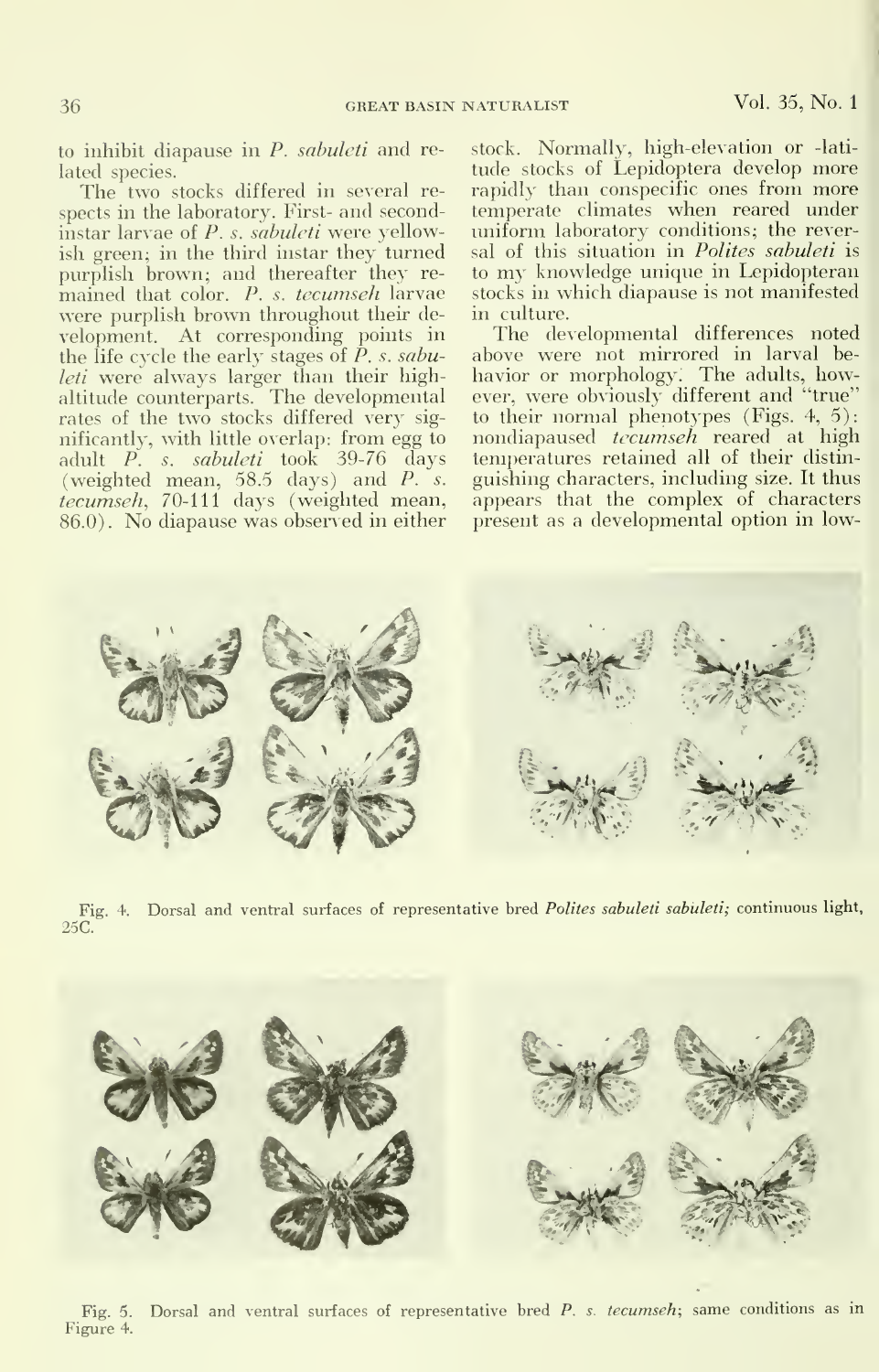land, multivoltine populations is genetically fixed in P. s. tecumsch, confirming Ehrlich et al.'s prediction.

#### **D**iscussion

Three sets of "altitudinal subspecies" have now been investigated in butterflies, representing three different and quite unrelated families. They are *Picris occident*alis Reakirt and its alpine representative, familiarly (but incorrectly) known as P. o. " $calyce$ " Edwards (Pieridae); Phyciodes campestris Behr and its montane subspecies *montana* Behr (Nymphalidae); and *Polites sabuleti*. The first two are discussed at length in Shapiro (1975a). Each species presents a picture different from the others.

Pieris occidentalis shows very little, if any, genetic differentiation of the univoltine, monophenic and bivoltine, diphenic populations of high and moderate eleva-<br>tions, respectively. The alpine stock re-<br>tains the ability to produce an estival phenotype and to develop without diapause, and its own phenotype is indis tinguishable from the vernal one produced downslope. Their mating behavior in volves male aggregations on mountaintops, a behavior pattern conducive to gene flow, and in laboratory experiments no reproductive barriers have been found be tween uni- and bivoltine populations.

Phyciodes campestris shows a superficially similar picture, in that the high al titude subspecies *montana*, when reared under outdoor conditions at sea level, pro duces the foothill phenotype rather than its own. However, the cold-season phenotype of lowland populations is quite dif ferent from *montana*, and the ability to produce the *montana* phenotype appears to be restricted to high-elevation populations. In this case, then, phenotypic plasticity is not reciprocal, and the highelevation population is genetically dif ferentiated.

Polites sabuleti shows the highest degree of differentiation yet encountered. The possibility that it has achieved repro ductive isolation (i.e., speciation) between high- and low-elevation populations can not be discounted. Because of the differ ence in developmental time, no crosses between the stocks could be made. They are not known to intergrade anywhere, since the altitudinal discontinuity between

them seems to rim the length of the Sier ra Nevada.

These experiments have been duplicated with a latitudinal subspecies pair—Cali-<br>fornia *Pieris occidentalis* and its subspecies P. o. nelsoni Edwards from Fairbanks, Alaska (Shapiro, 1975b). Their phenotypic differences are clearly heritable, and the response of both phenotype and diapause to photoperiod has been observed in  $F_1$  and  $F_2$  hybrids.

Studies of the *Pieris occidentalis* and *P* napi L. species complexes (Shapiro, 1975 c) strongly imply that univoltinism is evolutionarily derivative from multivoltinism, accompanying the successful invasion of increasingly rigorous climates. Highaltitude and -latitude populations of widespread species are probably derived from lowland sources, as has been well docu mented for the Sierran alpine flora (Chabot and Billings, 1972). The overall pic ture emerging from these studies supports the suggestion that seasonal phenotypes of multivoltine populations may become fixed through selection of modifiers in fluencing thresholds of developmental expression ("genetic assimilation," Waddington, 1953). The somewhat unusual circumstances in Phyciodes campestris montana will be explored in another paper.

#### **ACKNOWLEDGMENTS**

Collection of livestock for this study was funded by Grant D-804 from the Committee on Research of the Academic Senate, U. C. Davis. Steven R. Sims, John H. Lane, and Adrienne R. Shapiro assisted in field work. Aspects of this research benefited from conversations from Michael Rosenzweig, William E. Bradshaw, and E. W. Jameson, Jr.

#### LITERATURE CITED

- Chabot, B. F., and W. D. Billings. 1972. Ori gins and ecology of the Sierran alpine flora and vegetation. Ecol. Monographs 42:163- and 199.
- Clausen, J., D. D. Keck, and W. Hiesey. 1940. Experimental studies on the nature of species. I. Effects of varied environments on western North American plants. Carnegie Inst. Wash., publ. 520.
	- . 1947. Heredity of geographically and ecologically isolated races. Amer. Nat. 81: 114-133.
	- . 1948. Experimental studies on the nature of species. III. Environmental responses